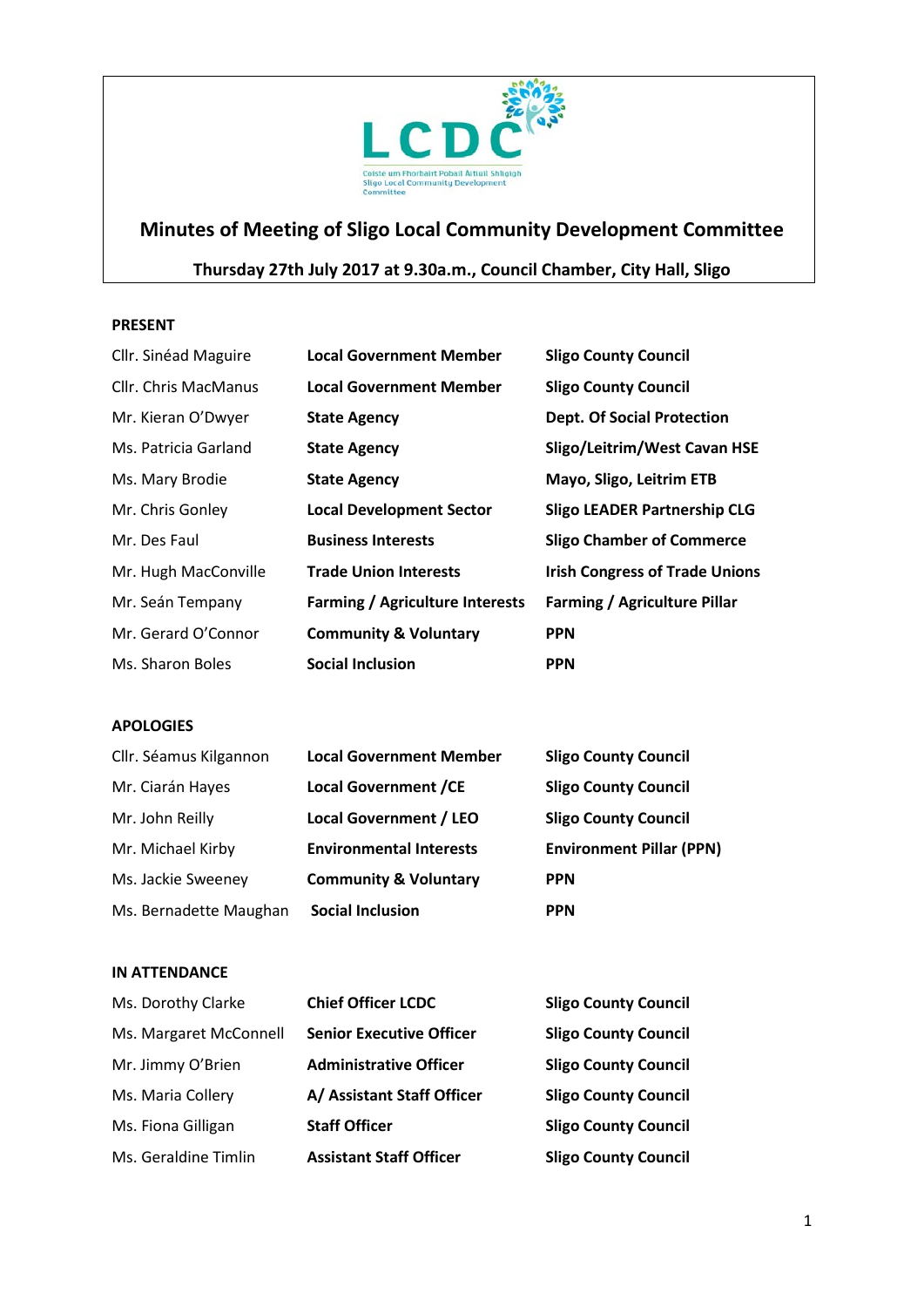Mr. Seán Tempany, Vice Chair presided as Chair in the absence of Cllr Sinéad Maguire who was unable to stay for the duration of the meeting. Mr. Tempany welcomed Ms. Patricia Garland to the meeting, as the replacement for Mr. Frank Morrison as the HSE Representative.

# **1. DECLARATION OF INTEREST**

Mr. Chris Gonley (Sligo LEADER Partnership CLG) declared an interest in SICAP.

# **2. MINUTES**

Minutes of last meeting held on the 1st June 2017 were proposed by Cllr. Chris MacManus seconded by Ms. Sharon Boles and agreed by all.

# **3. MATTERS ARISING**

There were no matters arising.

# **4. LOCAL ECONOMIC & COMMUNITY PLAN UPDATE**

- **Presentation by Mr. Gerry Hone, Túsla**
- **LECP – Update report**
	- *Sligo Economic Forum Update*
	- *Tourism*
	- *Healthy Ireland Fund*
	- *Town & Village Renewal Scheme 2017*
	- *CLÁR Programme 2017*
	- *Outdoor Recreational Infrastructure Scheme 2017*
	- *Membership of Advisory Steering Group – SPC reps*

Report was circulated to members giving update under headings listed above. Ms. Margaret McConnell briefed members on progress under the Local Economic & Community Forum. It was noted that the membership of Sligo Economic Forum may be extended as the agenda of the Forum progresses.

With regards the Healthy Ireland Fund, Ms. McConnell outlined that the Department have advised that funding will be provided to each LCDC to assist in the delivery of actions in this area as they relate to the LECP. One requirement to avail of funding is for cities/counties to commit to becoming part of the National Healthy Cities and Counties of Ireland Network. Members welcomed the funding opportunity.

A Resolution that Sligo LCDC agrees to become part of the National Healthy Cities and Counties of Ireland Network to support and implement Healthy Ireland – the national framework for improved health and wellbeing – at the local level in Sligo in response to local people's needs, was proposed by Ms. Sharon Boles and seconded by Mr. Gerry O'Connor.

Members were briefed on applications submitted/approved under the Town & Village Renewal Scheme 2017, CLÁR Programme 2017 and Outdoor Recreational Infrastructure Scheme 2017.

Members were reminded of the requirement of representation from the Strategic Policy Committee for Planning, Community and Economic Development, Arts and Culture to sit on the Advisory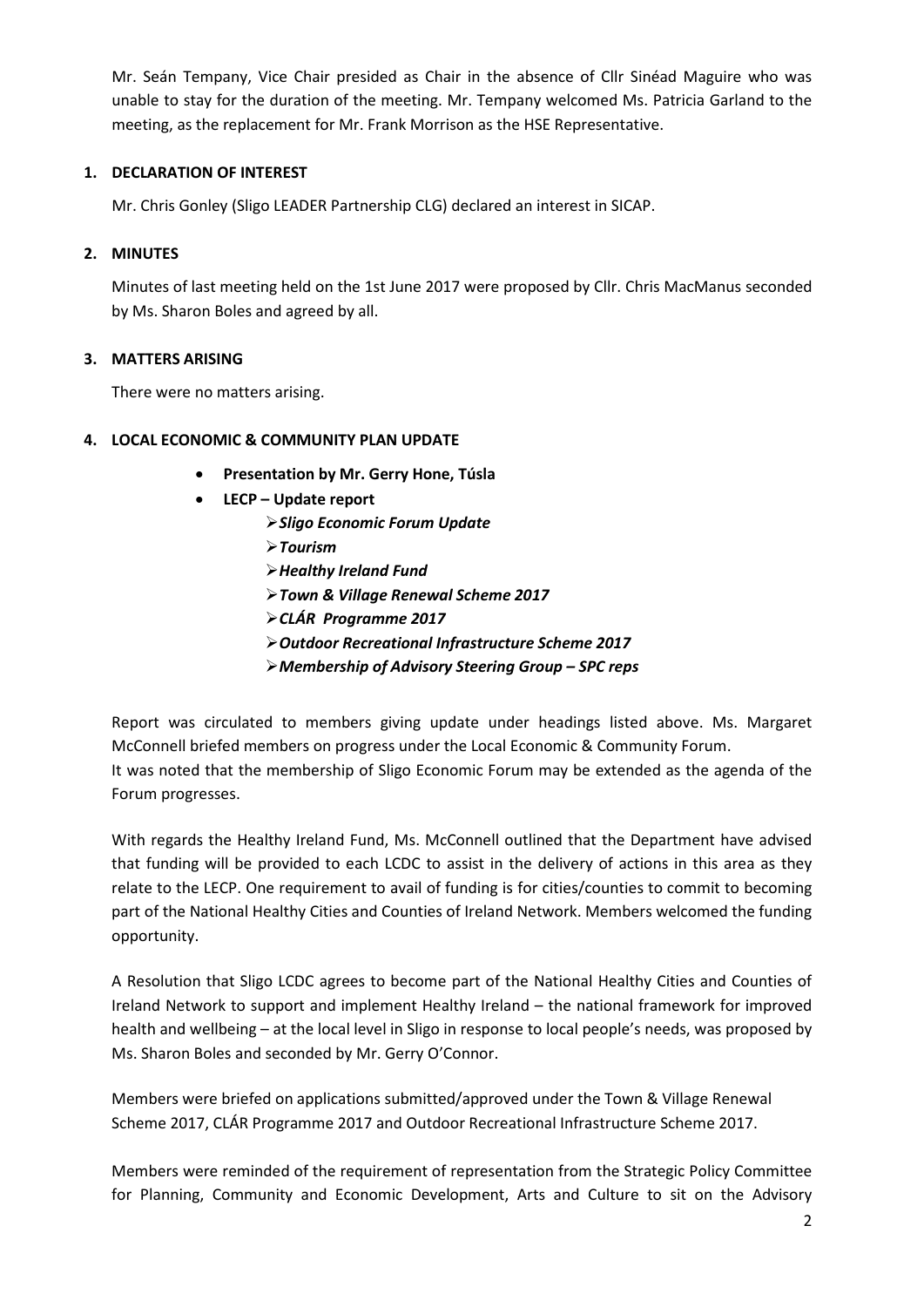Steering Group for the Local Economic & Community Plan which has arisen due to changes in LCDC structure.

A Resolution that the LCDC seek one or two nominees from this SPC to sit on the Advisory Steering Group was proposed by Cllr. Chris MacManus and seconded by Mr. Des Faul.

Mr. Gerry Hone gave a presentation on behalf of Túsla. Mr. Hone thanked the LCDC for the invitation to present and advised that Túsla and the Children & Young People's Services Committee are working on the Children & Young People's Services Plan which is on the verge of being published. Both agencies work together to avoid duplication of services.

Túsla has responsibility for statutory welfare & education services. This links in with LECP Action 2.4.7 *Develop local initiatives to deal with school absenteeism by working with education providers*. School absenteeism can arise in cases where there is childhood neglect. Túsla fund a Home Youth Liaison Service and Túsla has a presence in schools through this service. They work with parents and children in the transition between primary & secondary school.

With regard LECP action 4.5.3 - Provide *preventative support for children who have unmet support needs but do not require referral to social work under Children First through the rollout of Meitheal programme*, Mr. Hone advised that Meitheal follows on from the ION (Identification of Need) Programme. Identified needs are now being met through specific plan delivered by Sligo Social Services.

In relation to Child and Adolescent Mental Health (CAMHS), the issue with regards access to psychiatric services was noted - currently 19 hours Consultant time provided per week. Túsla is investing resources in parents who have children with psychiatric/mental health problems. Mr. Hone advised that Sligo is having problems recruiting a Consultant Psychiatrist as Consultants usually link to universities

Mr. Hone also advised of Túsla's support service through Diversity Sligo to assist with resettlement of families, in particular those moving from Direct Provision accommodation.

Finally with regards Domestic Violence Service, members were advised of a national assessment of needs in local communities to ensure consistency in delivery of services. Túsla have developed a commissioning unit in Head office. Services will be based on assessment of need. Túsla will keep members informed on this matter.

Cllr Chris MacManus thanked Mr Hone for his presentation and welcomed consistency in the delivery of domestic violence services.

It was suggested by Cllr MacManus and agreed by all members that Items 7 & 8 on the Agenda (PPN & Peace IV) be taken in advance of other items to allow staff dealing with these items return to their desks.

# **5. PPN UPDATE**

Report circulated to members in advance of the meeting. Ms. Geraldine Timlin briefed Members on preparations for the first national PPN conference which will be held in the Clayton Hotel on Thursday  $19<sup>th</sup>$  October. A Working Group is in place to organize this event. Invitations to issue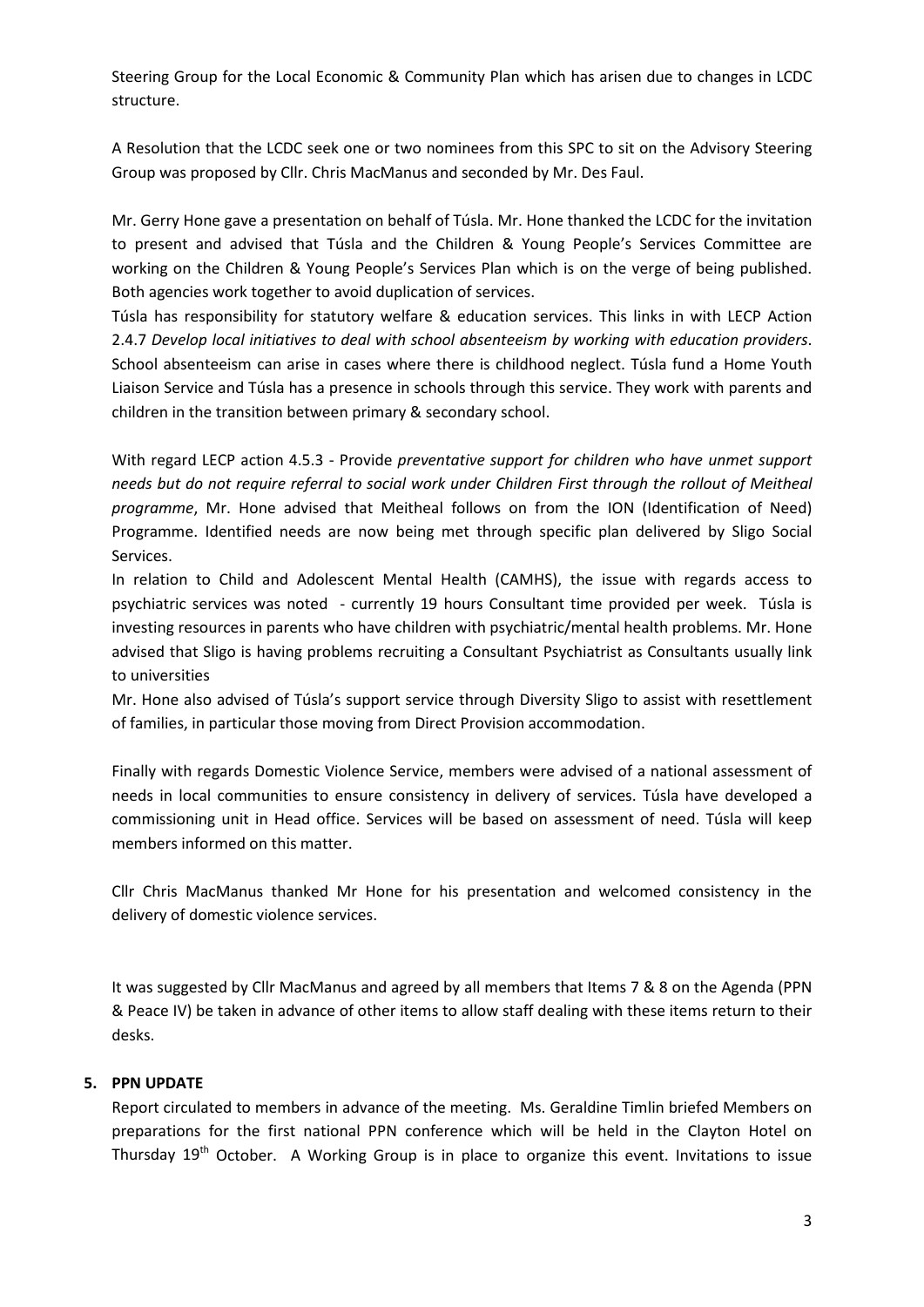shortly. The key elements/themes of the conference will be around Social, Environmental, Economic & Democratic issues for PPNs.

Ms. Margaret McConnell advised Members of Geraldine's recent promotion and upcoming transfer from the Community & Economic Section. Ms. McConnell thanked Geraldine for her contribution to the PPN.

Mr. Hugh MacConville also thanked Geraldine on behalf of the LCDC and noted her skill and talent. Members congratulated Geraldine on her promotion and wished her well in the future. Mr. Gerry O'Connor acknowledged Geraldine's work, on behalf of the PPN Secretariat.

Ms. Timlin thanked members for their good wishes and acknowledged the support of Dorothy and staff of Community & Economic Development Section.

# **6. PEACE IV PROGRAMME UPDATE**

Report was circulated to members in advance of the meeting. Ms. Aisling Smyth briefed members on programme updates. Under the Programme, 'Delivering Children and Young Peoples Projects in Schools' it was noted that the SEUPB had relaxed the condition for projects in schools which states that they must be "extra-curricular and run outside of school hours" for projects which are intended to be run in Transition Year. This decision was welcomed in Sligo with the Music Generation Programme.

# **7. COMMUNITIES FACILITIES SCHEME 2017 – CONSIDERATION OF APPLICATIONS RECEIVED FOR RECOMMENDATION TO MUNICIPAL DISTRICTS**

Report circulated to members. Applications received under this scheme were considered by an Assessment Committee at a meeting 12/7/17. Funding of €64,500 is to be split evenly between both Municipal Districts (Sligo & Ballymote-Tobercurry) with funds to be expended this year. It was noted that a large number of applications were received.

Proposal to recommend allocation of funding under the Communities Facilities Scheme 2017 to Sligo & Ballymote-Tobercurry Municipal Districts was proposed by Cllr Chris MacManus and seconded by Mr. Chris Gonley.

# **8. SICAP**

# **i. 2017 Mid-Year Review**

# • **Report of Recommendation by the SICAP Monitoring Committee**

Ms. Margaret McConnell went through report circulated to the LCDC.

Mr. Chris Gonley advised that the SICAP team is working well with most actions on target. Focus for the latter part of the year will be on actions where actuals are below target.

Approval of the 2017 Mid-year review was proposed by Ms. Sharon Boles and seconded by Mr. Hugh MacConville.

# **ii. SICAP 2018 – Procurement Process**

• **SICAP Monitoring Committee Report to LCDC**

Mr. Chris Gonley excused himself from the meeting.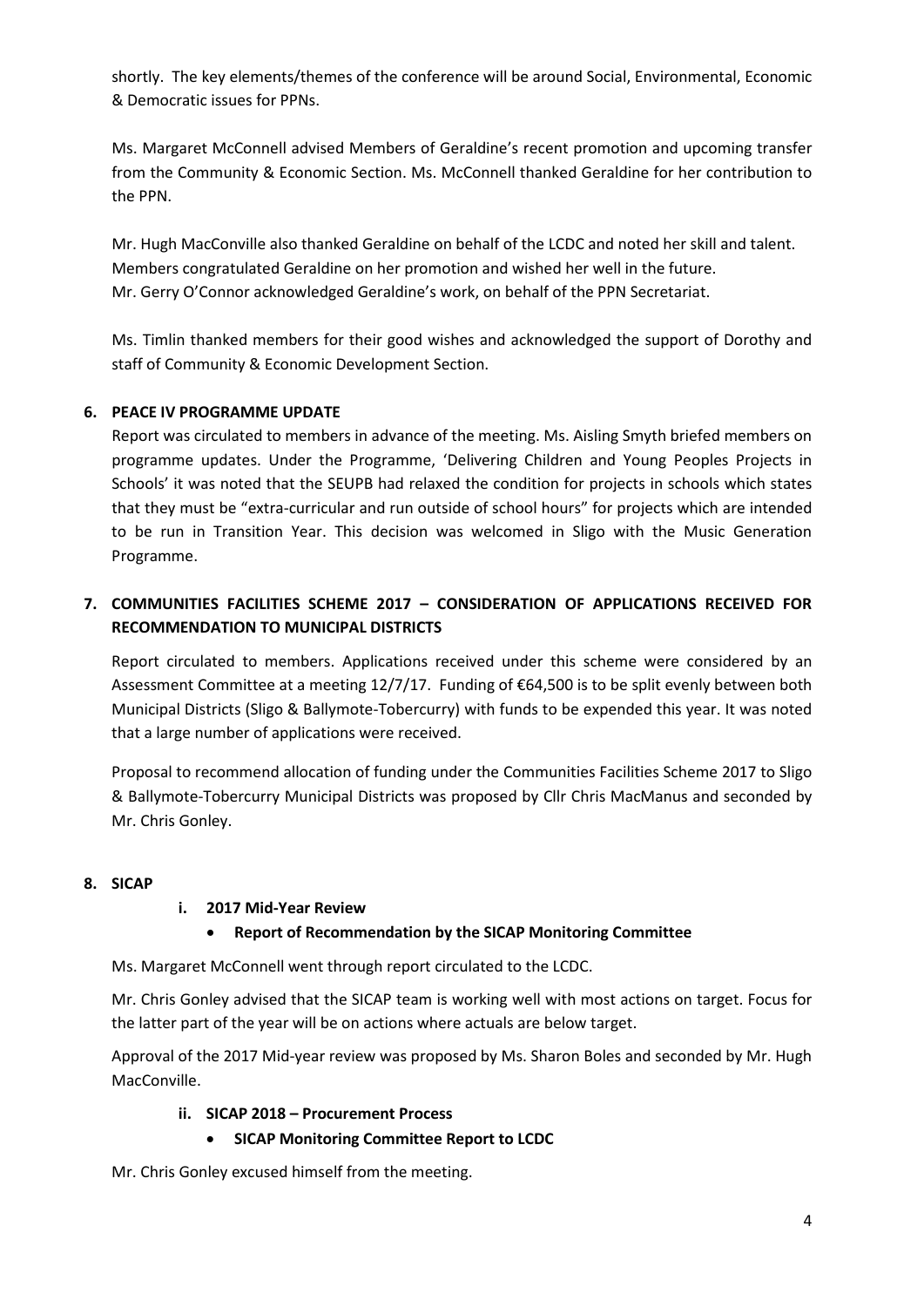Hard copy of the SICAP 2018 report was circulated to the members together with Declarations of Impartiality for signing.

Ms. Margaret McConnell went through the report. It was noted that targets under the current SICAP are very stringent. Under the new programme the Department are looking for an increase in the number of interventions with community groups and individuals and more of a focus on the quality of supports and outcomes. Targets under the two Key Performance Indicators (KPIs) have been substantially reduced.

The Request for Tender is currently being developed for publishing on  $31<sup>st</sup>$  July. At this stage the LCDC are requested to agree targets under the KPIs and inclusion of Substance Misusers as a new SICAP target group, as recommended by the SICAP Monitoring Committee at their meeting  $17^{\text{th}}$  July.

| <b>KPI 1:</b> Number of local<br>community groups supported | <b>Recommended level</b><br>(by Dept) |
|-------------------------------------------------------------|---------------------------------------|
|                                                             | 44                                    |
| <b>KPI 2:</b> Number of individuals                         | <b>Recommended level</b>              |
| supported                                                   | (by Dept)                             |
|                                                             | 431                                   |

LCDC approval was also sought in relation to the extension of the remit of the SICAP Monitoring Committee to take on the role of Evaluation Committee for the procurement process for 2018, and to agree the membership of the Evaluation team.

LCDC to approve as above was proposed by Mr Hugh MacConville and seconded by Ms. Sharon Boles.

Dates for LCDC meetings for remainder of the year may have to be rescheduled. Proposed dates to be checked with Cllr. Sinéad Maguire, Chair and circulated to Members.

# **9. CORRESPONDENCE**

# • **LCDC Quality and Capacity Development Plan (Dept e-mail 21/7/17)**

Correspondence circulated to Members. The Department are seeking feedback/comments on the Development plan by 28<sup>th</sup> July 17.

Ms. Dorothy Clarke advised members of the Department's emphasis on LCDCs going forward and their willingness to provide training and up-skilling to LCDC members.

# **10. AOB**

Ms. Margaret McConnell advised members of correspondence received from Ms. Rose Hally at Community Finance Ireland (CFI). Ms. Dorothy Clarke met with Ms. Hally recently and she is willing to give a presentation to the LCDC on the CFI. Presentation to be scheduled for future meeting of the LCDC.

Ms. McConnell informed member of a suggestion made by Ms. Bernadette Maughan at a recent SICAP Monitoring Committee Meeting of possible training/Information session in relation to the use of the Ethnic Equality Monitoring Toolkit. Ms. Ronnie Fay could present to the LCDC/ provide training. Mr.